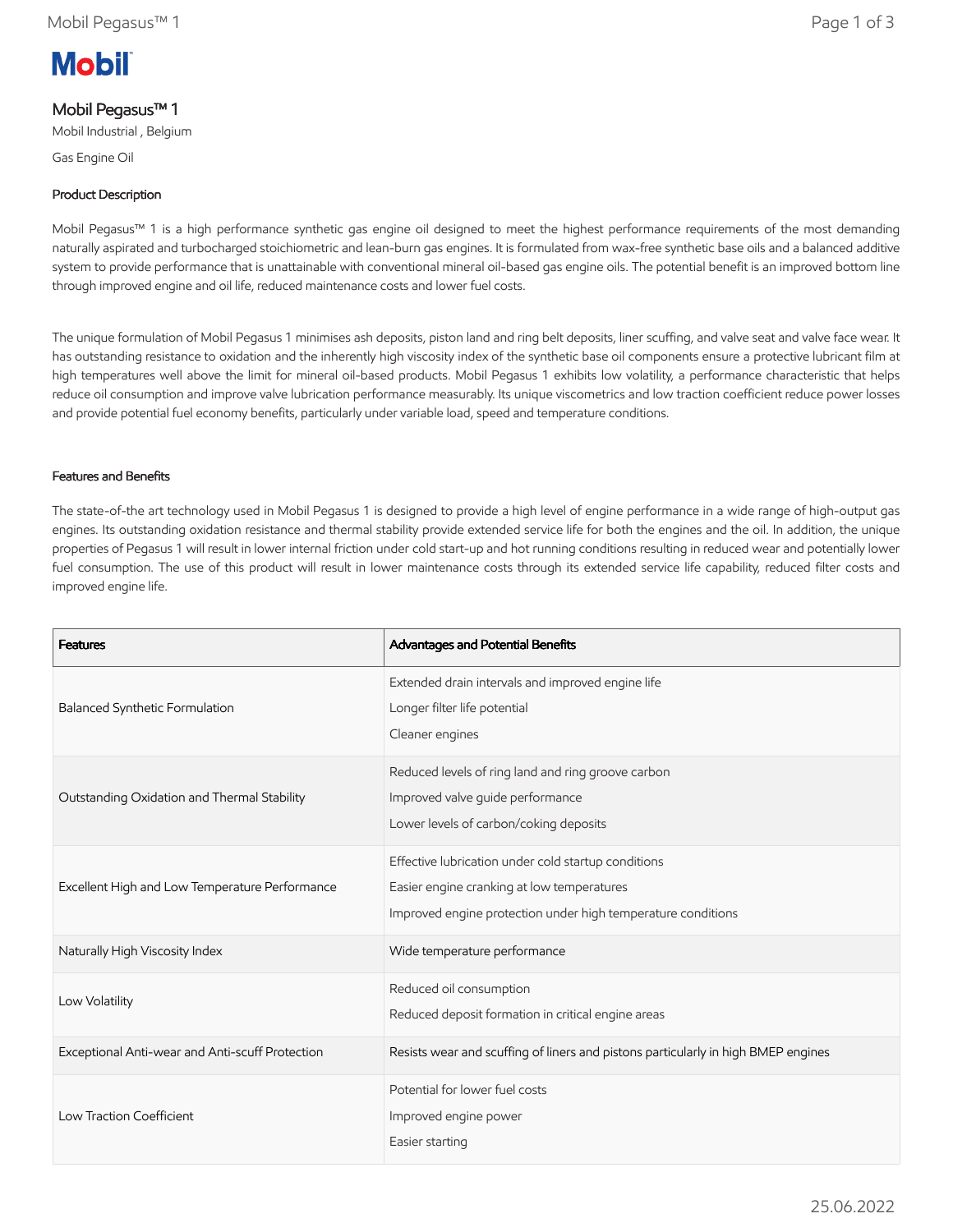• The product is particularly suited for high speed, four-cycle turbocharged and naturally aspirated gas engines requiring a nominal 0.5% ash gas engine oil.

• It is an excellent lubricant for both stoichiometric and lean-burn designs

 • It is ideally suited for cogeneration and ebullient cooled applications because of its wide temperature range capability and extended engine protection and long oil life.

 • Mobil Pegasus 1 is fully compatible with all seals commonly used in gas engines and with mineral oils but admixture with mineral oils will lower the performance benefits that can be obtained from this outstanding lubricant

• May be used with gas engines using alternative energy sources for fuel gas containing up to 0.3% sulphur as hydrogen sulphide

#### Specifications and Approvals

| This product has the following approvals:                                                    |
|----------------------------------------------------------------------------------------------|
| MAN M 3271-1                                                                                 |
| MAN M 3271-2                                                                                 |
| MWM TR 0199-99-2105, Lube Oils for Gas Engines                                               |
| <b>VOLVO CNG FUELED BUS ENGINES</b>                                                          |
| Wartsila W25SG                                                                               |
| INNIO Waukesha Engine 220GL Applications Using Pipeline Quality Gas                          |
| INNIO Waukesha Engine Cogeneration / Gas Compression Applications Using Pipeline Quality Gas |
| Caterpillar Energy Solutions TR 2105, Lube Oils for Gas Engines (CG132, CG170, CG260)        |

| This product meets or exceeds the requirements of: |  |
|----------------------------------------------------|--|
| Caterpillar                                        |  |

#### Properties and Specifications

| Property                                      |            |
|-----------------------------------------------|------------|
| Grade                                         | SAE 15W-40 |
| Ash, Sulfated, mass%, ASTM D874               | 0.5        |
| Flash Point, Cleveland Open Cup, °C, ASTM D92 | 238        |
| Kinematic Viscosity @ 100 C, mm2/s, ASTM D445 | 13.0       |
| Kinematic Viscosity @ 40 C, mm2/s, ASTM D445  | 94         |
| Pour Point, °C, ASTM D97                      | $-48$      |
| Viscosity Index, ASTM D2270                   | 137        |